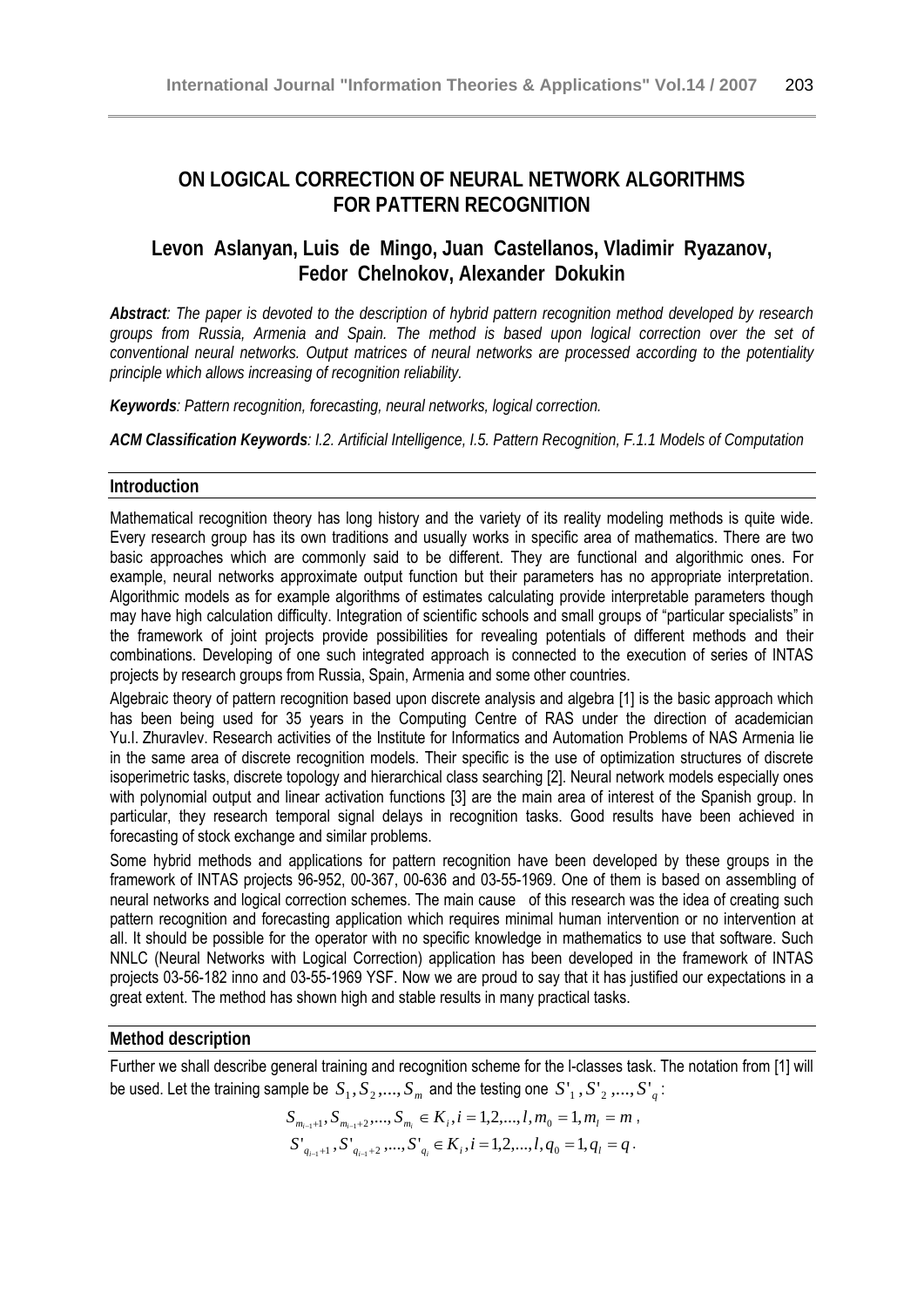For simplicity sake let us also suppose the task is solved without denials.

Finally, let us have N neural networks  $A_j(S) = (\alpha_1^j(S), \alpha_2^j(S), ..., \alpha_l^j(S))$  $\sigma_j(S) = (\alpha_1^{\ j}(S), \alpha_2^{\ j}(S), ..., \alpha_l^{\ j}(S))$  trained for this task. It will give us the following matrix of recognition results:

 $A_j(S'_{i}) = (\alpha_1^{j}(S'_{i}), \alpha_2^{j}(S'_{i}), ..., \alpha_l^{j}(S'_{i}))$ ,  $\alpha_i^{j}(S'_{i}) \in \{0,1\}, i = 1, 2, ..., l, j = 1, 2, ..., N, t = 1, 2, ..., q$ .

Algorithm of recognition by the group of neural networks will be designed according to the principle of potential correction [4]. New object will be assigned to the class of maximum estimation which is calculated according to the following formula:

$$
\Gamma_i(S) = \frac{1}{q_j - q_{j-1}} \sum_{t=q_{j-1}+1}^{q_j} \Phi_i(S^t, S), i = 1, 2, ..., l
$$

The variable  $\Phi_i(S'_t, S)$  is called the potential between  $S'_t$  u  $S$  and is calculated as follows:

$$
\mathsf{a}) \, \Phi_i(S^i, S) = \begin{cases} 1, & \big| \{ \alpha_i^j(S) \ge \alpha_i^j(S^i, \mathbf{I}), j = 1, 2, \dots, N, \} \big| / N \ge \delta, \\ 0, & \text{otherwise.} \end{cases}
$$

b)  $\Phi_i(S'_t, S) = \{$ the number of correct inequalities  $\cdot \alpha_i^j(S) \geq \alpha_i^j(S'_t), \quad j = 1, 2, ..., N\}.$ 

A-type potential we will call monotonous, b-type one will be called weekly monotonous with monotony parameter δ,  $0 < δ \leq 1$ .

Thus, training phase consists of training of N neural networks (with no denials) and consequent calculation of binary matrix  $\left\|\alpha_i^{\ j}(S\mathbf{r}_t)\right\|_{l\times N\times q}$ . New object  $S$  is classified by calculating its binary matrix  $\left\|\alpha_i^{\ j}(S)\right\|_{l\times N}$  and its estimates for each class according to either a-type or b-type potential. As we have already mentioned software realization of the method has been made by means of NNLC application. By the grant system of INTAS

organization the NNLC application has been qualified as innovation software.

## **Practical testing**

In the current section results of practical experiments will be shown. It represents improvement of NNLC compared to simple neural networks.

The scheme of the first series is very simple. Four practical tasks have been chosen from open UCI repository (http://www.isc.uci.edu/~mlearn/MLRepository.html) and divided into training and testing samples. After that NNLC has been trained and tested. The following tasks have been chosen:

**Breast** - The task of breast cancer diagnostics was taken from [5]. The training sample consisted of 344 etalons, 218 from class "benign" and 126 from class "malignant". Nine features, which could take integer values from 1 to 10, were used.

**Housing** - housing estimation in Boston suburbs [6]. The problem of automatic housing estimation is solved as price interval recognition (very low, low, average, above average, high). As features 13 ecological, social and technical indicators were used: number of rooms, rate of black population in the district, average distance from main supermarkets, air quality, etc. The sample of 242 objects was used for training and 264 objects for testing.

**Ionosphere** - The following task from radiophysics was considered [7]. There is a system of 16 high-frequency antennas which is used for investigating the properties of ionosphere. The problem is to separate 2 types of signals – "positive" which are reflected by free electrons in ionosphere and carry useful information about ionosphere structure, and "negative" which passed through ionosphere without reflection. The electromagnetic signals are characterized by a set of 17 pulsations each having two attributes. Hence the total number of features is 34.

**Credit** – credit card confirmation. Credit cards were described by 15 real or k-valued (2/3 of total amount of features) features. 342 objects were used for training.

In the table below there are represented recognition qualities of NNLC and each of basic NNs.

As the table shows results of NNLC are close to best ones of its basic NNs and sometimes are even better.